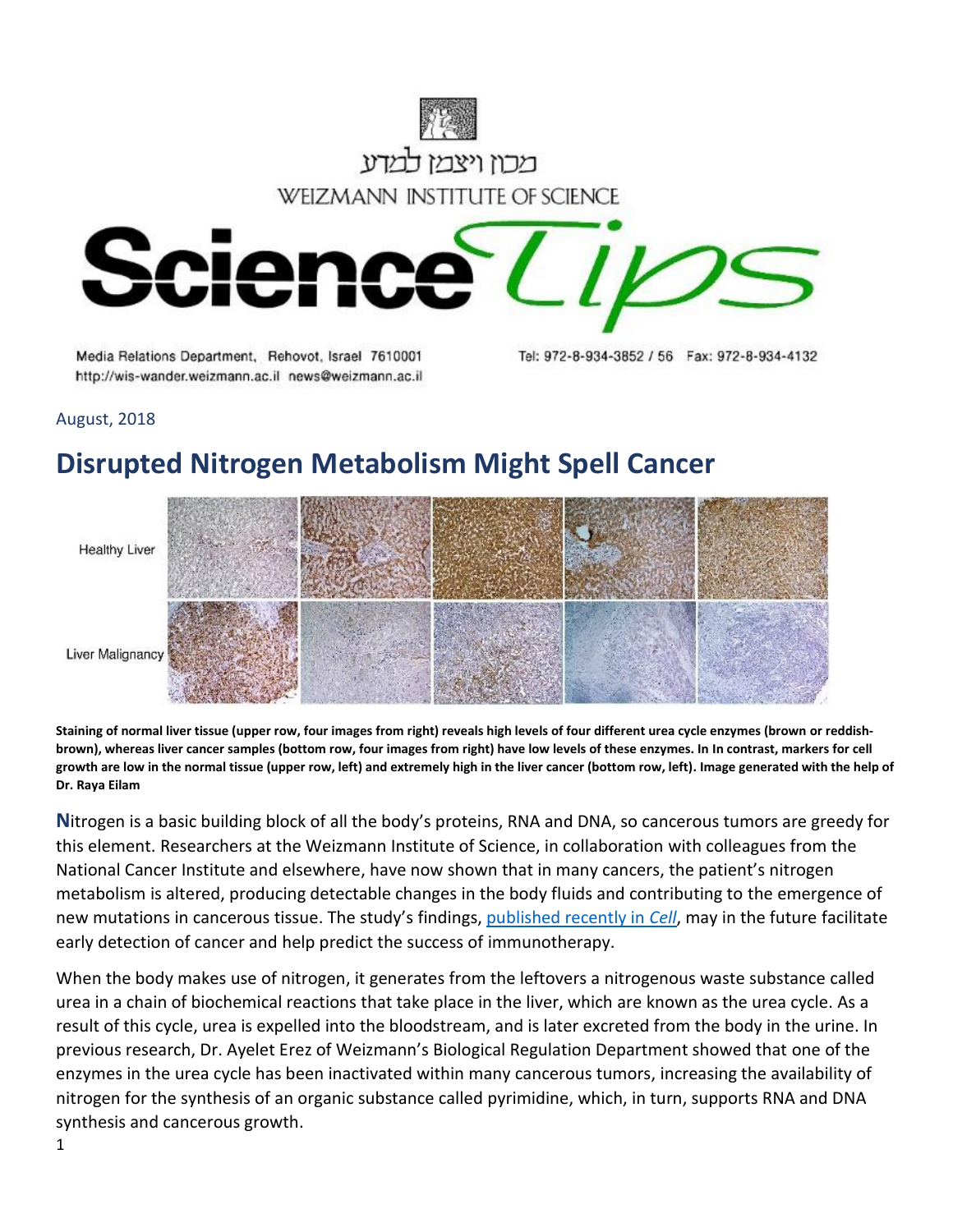In the new study, conducted with Prof. Eytan Ruppin of the National Cancer Institute and other researchers, Erez's team identified a number of precisely defined alterations in additional enzymes of the urea cycle, which together increase the availability of nitrogenous compounds for pyrimidine synthesis. These alterations lead to increased pyrimidine levels in the tumor and predispose the cancer to mutations.

When the researchers made changes in the expression of urea cycle enzymes within colon cancer tumors in mice, these mice – in contrast to the control group – had lower urea levels in the blood as well as detectable pyrimidine levels in the urine. Next, the researchers surveyed the medical records of 100 pediatric cancer patients treated at Tel Aviv Sourasky Medical Center to check for their urea levels. "We found that on the day of their admission to the hospital, children with cancer had significantly decreased urea levels in their blood, compared with documented levels of urea in healthy children of the same age," Erez says.

These findings suggest that dysregulation of the urea cycle in the liver and in tumors may lead to generation of nitrogen-related markers that will facilitate early detection of cancer. Future tests may rely on a score that will combine measurements of urea levels in blood, and of pyrimidine in urine, to sound an alarm that cancer may be lurking in the body.

"Standard laboratory tests check for high levels of urea in blood, but we are now showing that low levels can also signal a problem," Erez says. "Cancerous cells don't waste anything, they make use of as much nitrogen as possible instead of disposing of it in the form of urea, as do normal cells."

Furthermore, after examining large sets of genomic data on cancer, the researchers discovered that dysregulation of the urea cycle is prevalent in many cancer types, and that it is accompanied by specific mutations resulting from the increased synthesis of pyrimidine.

These pyrimidine-related mutations are a double-edged sword. On the one hand, they render the cancer more aggressive, reducing patients' survival, but they also generate protein fragments that make the tumor more "sensitive" than average to the impact of the immune system. Therefore, tumors with a dysregulated urea cycle are more likely to be susceptible to immunotherapy, in which the patient's own immune mechanisms are directed at fighting the tumor. An analysis of patients with melanoma indeed revealed that those with tumors characterized by dysregulated urea cycle enzymes were more likely to respond to immunotherapy than those without these characteristics. When the researchers induced dysregulation of the urea cycle enzymes in cancerous tumors in mice, they found that these mice responded much better to immunotherapy than those carrying tumors with an intact activity of the same enzymes.

If these findings are confirmed in larger studies in animals and humans, they may lead to a test that will help evaluate the chances of immunotherapy's success based on biopsy staining, rather than on a genomic analysis that is much more complicated to perform. Dysregulation in the expression levels of urea enzymes in the tumor tissue would suggest that the patient is more likely to respond to immunotherapy.

"Yet another possibility worth exploring is whether genetic manipulation of the tumor to induce such dysregulation prior to immunotherapy can increase the therapy's effectiveness," Erez says. This manipulation would involve deliberately disrupting the tumor urea cycle in the hope that this disturbance generates pyrimidine-related mutations in proteins, helping the immune system to identify and destroy the tumor.

Study participants included Dr. Lital Adler, Dr. Narin Carmel, Shiran Rabinovich, Dr. Rom Keshet, Dr. Noa Stettner, Dr. Alon Silberman, Hila Weiss and Sivan Pinto of Biological Regulation Department, Dr. Lilach Agemy and Prof. Avigdor Scherz of Plant and Environmental Sciences Department, Dr. Raya Eilam of Veterinary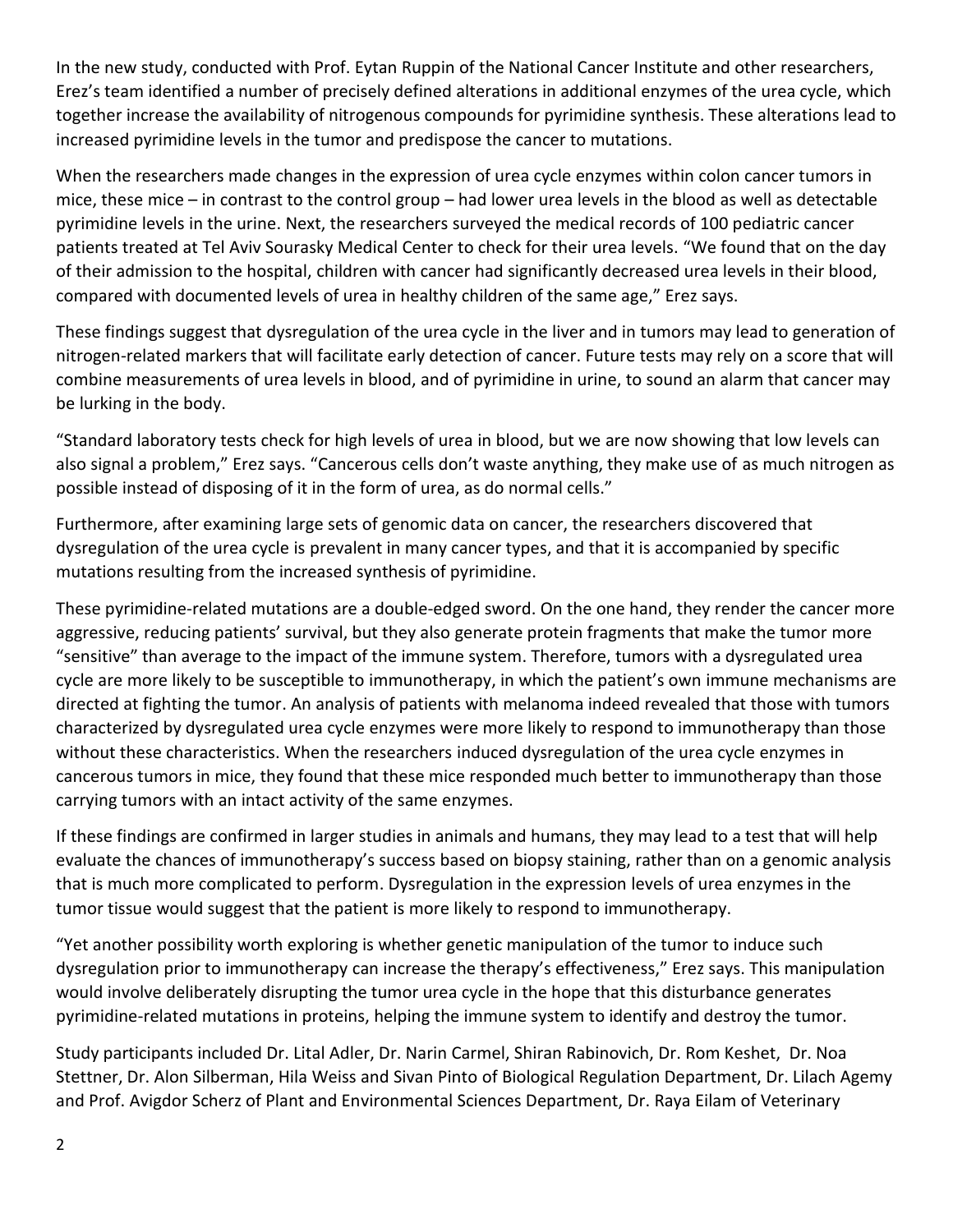Resources Department, Drs. Alexander Brandis, Sergey Malitsky and Maxim Itkin of Life Sciences Core Facilities Department, Shelly Kalaora, Dr. Ronen Levy and Prof. Yardena Samuels of the Molecular Cell Biology Department, and Dr. Noam Stern Ginossar of the Molecular Genetics Department – all of the Weizmann Institute of Science; Dr. Joo Sang Lee, Hiren Karathia, Noam Auslander and Prof. Sridhar Hannenhalli of the University of Maryland; Daniel Helbling and Dr. David Dimmock of Medical College Wisconsin; Dr. Qin Sun and Dr. Sandesh CS Nagamani of the Baylor College of Medicine; Eilon Barnea and Prof. Arie Admon of the Technion – Israel College of Technology; Miguel Unda and Prof. Arkaitz Carracedo of Basurto University Hospital in Bilbao, Spain; Dr. David M Wilson III of the National Institute on Aging; and Dr. Ronit Elhasid of Tel Aviv Sourasky Medical Center.

*Dr. Ayelet Erez's research is supported by the Adelis Foundation; the Rising Tide Foundation; the Comisaroff Family Trust; the Irving B. Harris Fund for New Directions in Brain Research; and the European Research Council. Dr. Erez is the incumbent of the Leah Omenn Career Development Chair.* 

## **An Algorithm that Rivals Experts Could Save Lives**

*A joint venture of the Weizmann Institute of Science and New York University recently won first place in a competition for innovation in echocardiography*

**U**ltrasound equipment has shrunk in both size and price in recent years – so much so that it is standard in hospitals and clinics all over the world. But today's ultrasound still requires a highly-trained expert to acquire the image and interpret the results, and this has prevented its use in certain settings, for example, in urgent care. In a joint venture they call On-Sight, computer scientists at the Weizmann Institute of Science and a cardiologist at the NYU School of Medicine have teamed up to develop an automated system that guides the operator in acquiring the images and then accurately interprets the results for physicians. This venture was recently awarded first place in the third Echovation Challenge of the American Society of Echocardiography.



**Electrocardiogram**

An echocardiogram is a type of ultrasound that measures the ejection fraction of the heart – that is, the fraction of the blood in the left heart chamber that is ejected to the rest of the body during a heartbeat.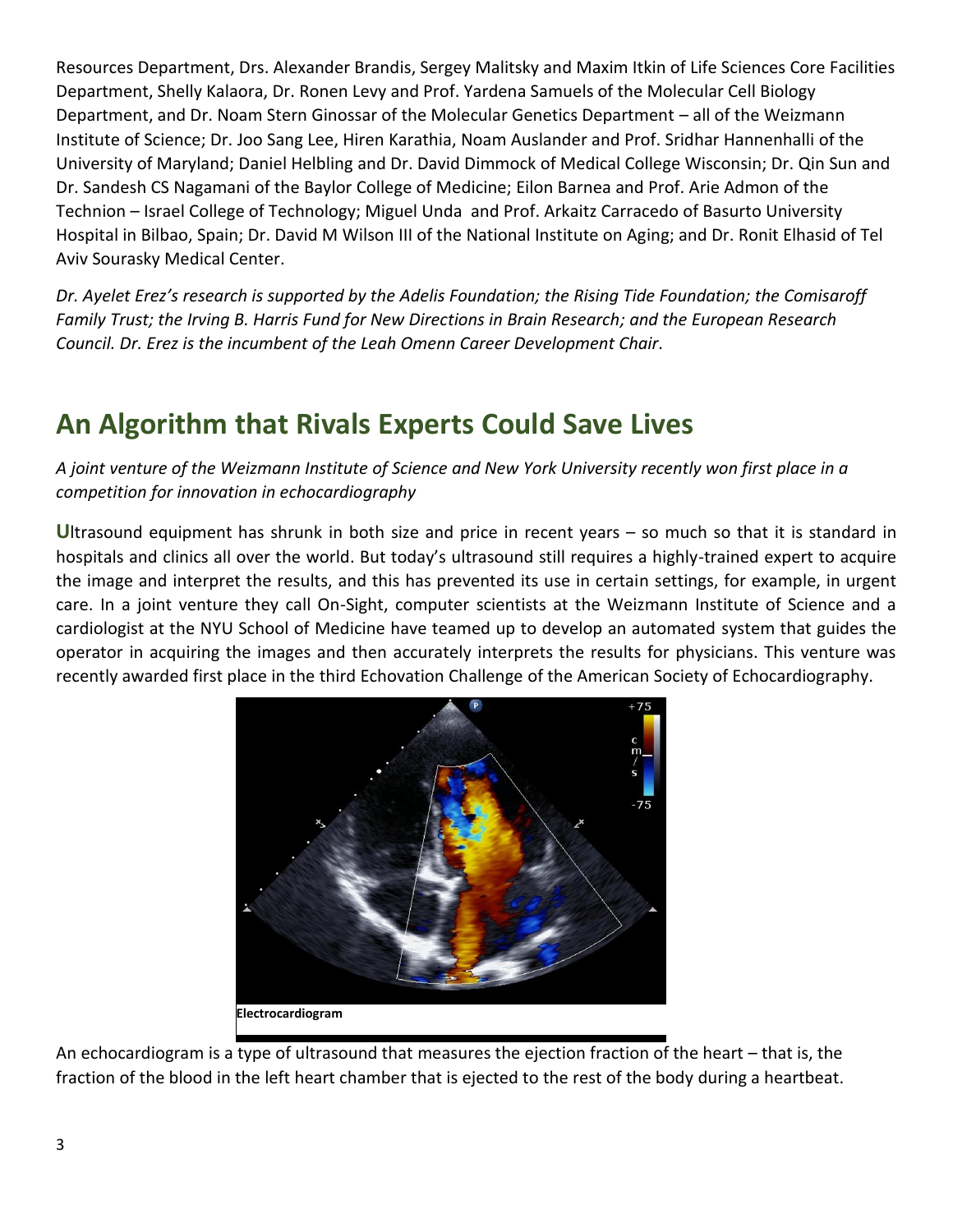This is considered the most reliable measure of heart function, and if it could be used for immediate diagnosis, this test could save lives.

The 2018 prize was announced at the Society's convention in Nashville. On-Sight was chosen over 30 other entries, as its real time results can help doctors − even non-specialists or medical residents – to make a quick, reliable diagnosis.

To test the system, the On-Sight algorithm vied against four echocardiography experts, its analyses of electrocardiograms from 114 people compared with theirs. The results were stunning: The algorithm was as close as that of the physicians to the external ejection fractions of those hearts.

Experienced ultrasound technicians undergo hours of training, years of practice and ongoing refresher courses. How does one teach a computer to see what these trained experts see? The On-Sight algorithms employ a so-called core neural network, which is based on artificial intelligence and geometric machine learning. This type of system combines the network-based way in which our own brains take in information and make connections with the ability of a computer to rapidly absorb huge amounts of information and to focus on a particular task. Prof. Yaron Lipman of the Computer Science and Applied Mathematics Department of the Weizmann Institute of Science is an expert in the new field of geometric machine learning, which adds layers of complexity to machine neural networks. In this way the "intuitive" diagnoses of multiple experts are translated to the more definitive results of medical tests.

The On-Sight team also includes Achi Ludomirsky, MD, a pediatric cardiology expert at NYU School of Medicine, Itay Kezurer, cofounder and future CTO, and Dr. Yoram Eshel, the company's CEO.

The group chose to focus on cardiologic ultrasound because a timely diagnosis has great potential to save lives in this field. In addition to emergency and urgent care settings, they hope that the technology will eventually be used in nursing homes, sports clinics, ambulances and developing countries.

*Prof. Yaron Lipman's research is supported by the European Research Council.*

## **Freezing Fly Eggs for the Future**

*WISe, the entrepreneurship club for Weizmann Institute of Science students, helped three alumni found a new company that could advance the edible insect market* 

**F**lies are packed with protein and nutritious fat; and they grow quickly fed on eat organic waste. One fly in particular, the black soldier fly (*Hermitia illucens*), could potentially provide an alternative, sustainable source of protein in animal feed, and companies around the world are looking into the possibility. A new company founded by three recent Weizmann Institute of Science graduates means to advance the edible insect industry by freezing the eggs of these flies so that growers can better plan and control their yields.

The interest in edible insects has grown in recent years as it has become clear that the present use of 80% of the world's agricultural land to feed animals is unsustainable. Black soldier flies are considered excellent candidates for alternate protein sources because they don't bite or transmit disease, and their larva grow quickly to thousands of times their original size, all on such organic waste as citrus peels or rotting meat. Once grown, they can be ground into flour to make a nutritious additive to animal feed.